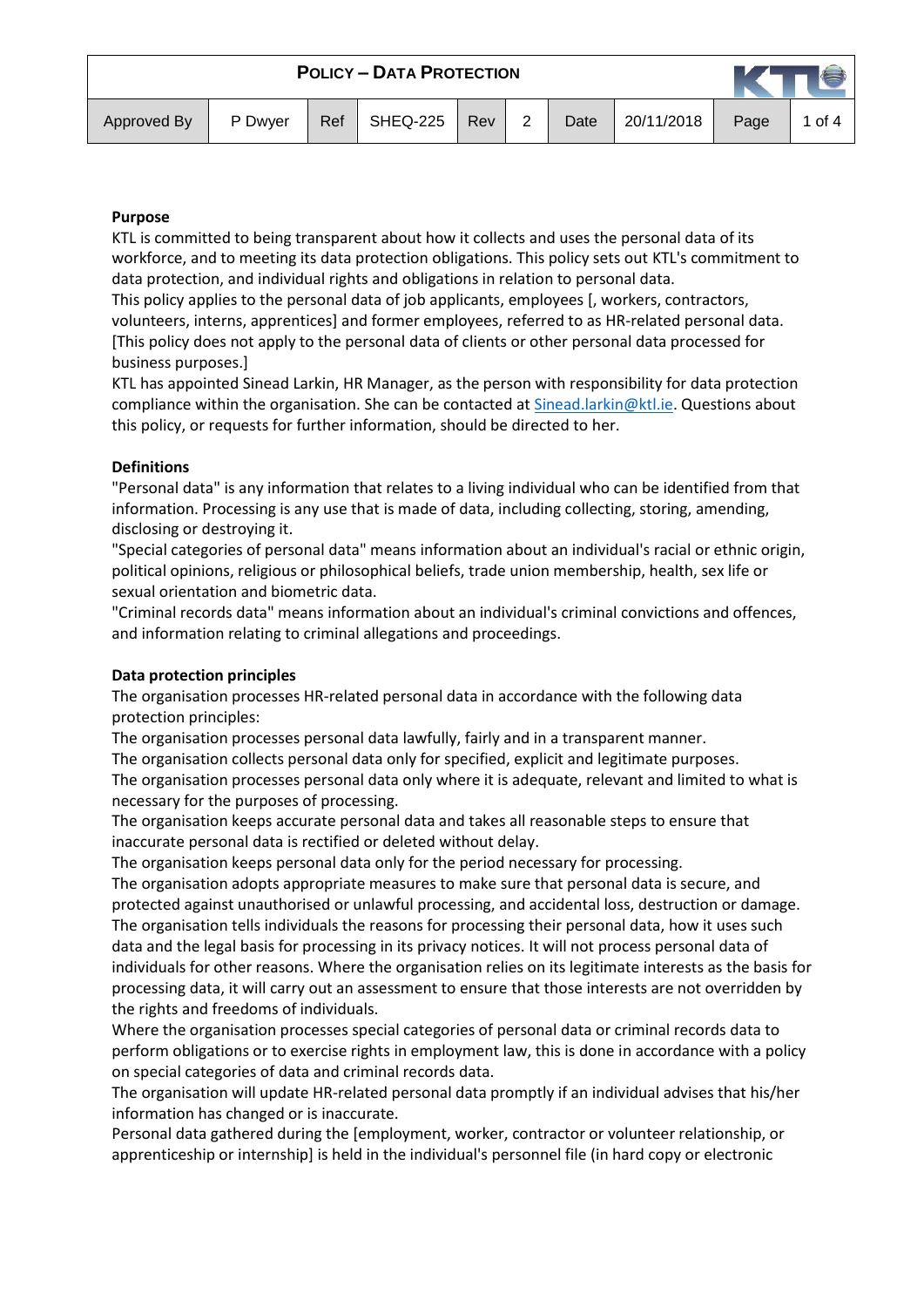| Approved By | P Dwyer | Ref | SHEQ-225 | <b>Rev</b> | 2 | Date | 20/11/2018 | Page | 2 of 4 |
|-------------|---------|-----|----------|------------|---|------|------------|------|--------|

format, or both), and on HR systems. The periods for which the organisation holds HR-related personal data are contained in its privacy notices to individuals.

The organisation keeps a record of its processing activities in respect of HR-related personal data in accordance with the requirements of the General Data Protection Regulation (GDPR). Individual rights

As a data subject, individuals have a number of rights in relation to their personal data.

# **Subject access requests**

Individuals have the right to make a subject access request. If an individual makes a subject access request, the organisation will tell him/her:

whether or not his/her data is processed and if so why, the categories of personal data concerned and the source of the data if it is not collected from the individual;

to whom his/her data is or may be disclosed, including to recipients located outside the European Economic Area (EEA) and the safeguards that apply to such transfers;

for how long his/her personal data is stored (or how that period is decided);

his/her rights to rectification or erasure of data, or to restrict or object to processing;

his/her right to complain to the Information Commissioner if he/she thinks the organisation has failed to comply with his/her data protection rights; and

whether or not the organisation carries out automated decision-making and the logic involved in any such decision-making.

The organisation will also provide the individual with a copy of the personal data undergoing processing. This will normally be in electronic form if the individual has made a request electronically, unless he/she agrees otherwise.

[If the individual wants additional copies, the organisation will charge a fee, which will be based on the administrative cost to the organisation of providing the additional copies.]

To make a subject access request, the individual should send the request to [email address] or use the organisation's form for making a subject access request. In some cases, the organisation may need to ask for proof of identification before the request can be processed. The organisation will inform the individual if it needs to verify his/her identity and the documents it requires.

The organisation will normally respond to a request within a period of one month from the date it is received. In some cases, such as where the organisation processes large amounts of the individual's data, it may respond within three months of the date the request is received. The organisation will write to the individual within one month of receiving the original request to tell him/her if this is the case.

If a subject access request is manifestly unfounded or excessive, the organisation is not obliged to comply with it. Alternatively, the organisation can agree to respond but will charge a fee, which will be based on the administrative cost of responding to the request. A subject access request is likely to be manifestly unfounded or excessive where it repeats a request to which the organisation has already responded. If an individual submits a request that is unfounded or excessive, the organisation will notify him/her that this is the case and whether or not it will respond to it.

# **Other rights**

Individuals have a number of other rights in relation to their personal data. They can require the organisation to:

- rectify inaccurate data;
- stop processing or erase data that is no longer necessary for the purposes of processing;
- stop processing or erase data if the individual's interests override the organisation's legitimate grounds for processing data (where the organisation relies on its legitimate interests as a reason for processing data);
- stop processing or erase data if processing is unlawful; and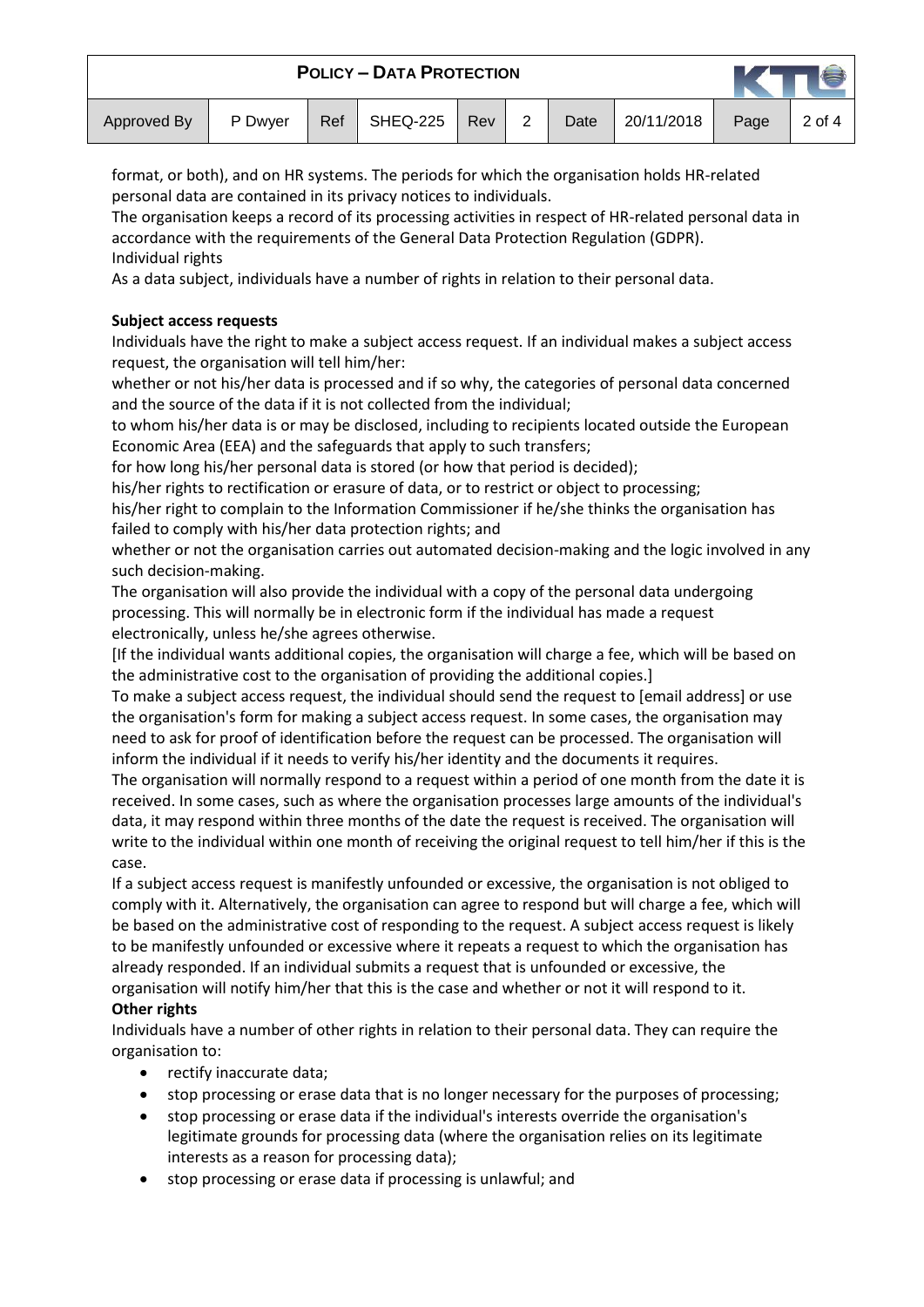| Approved By | P Dwyer | Ref | SHEQ-225 | <b>Rev</b> | っ | Date | 20/11/2018 | Page | 3 of 4 |
|-------------|---------|-----|----------|------------|---|------|------------|------|--------|

• stop processing data for a period if data is inaccurate or if there is a dispute about whether or not the individual's interests override the organisation's legitimate grounds for processing data.

To ask the organisation to take any of these steps, the individual should send the request to Sinead.larkin@ktl.ie.

### **Data security**

The organisation takes the security of HR-related personal data seriously. The organisation has internal policies and controls in place to protect personal data against loss, accidental destruction, misuse or disclosure, and to ensure that data is not accessed, except by employees in the proper performance of their duties.

Where the organisation engages third parties to process personal data on its behalf, such parties do so on the basis of written instructions, are under a duty of confidentiality and are obliged to implement appropriate technical and organisational measures to ensure the security of data. Data will be destroyed in a secure manner by a certified contractor, this includes data stored on paper, media or computer hardware.

## **Impact assessments**

Some of the processing that the organisation carries out may result in risks to privacy. Where processing would result in a high risk to individual's rights and freedoms, the organisation will carry out a data protection impact assessment to determine the necessity and proportionality of processing. This will include considering the purposes for which the activity is carried out, the risks for individuals and the measures that can be put in place to mitigate those risks.

### **Data breaches**

If the organisation discovers that there has been a breach of HR-related personal data that poses a risk to the rights and freedoms of individuals, it will report it to the Information Commissioner within 72 hours of discovery. The organisation will record all data breaches regardless of their effect. If the breach is likely to result in a high risk to the rights and freedoms of individuals, it will tell affected individuals that there has been a breach and provide them with information about its likely consequences and the mitigation measures it has taken.

# **International data transfers**

The organisation will not transfer HR-related personal data to countries outside the EEA.

# **Individual responsibilities**

Individuals are responsible for helping the organisation keep their personal data up to date. Individuals should let the organisation know if data provided to the organisation changes, for example if an individual moves house or changes his/her bank details.

Individuals may have access to the personal data of other individuals [and of our customers and clients] in the course of their [employment, contract, volunteer period, internship or apprenticeship]. Where this is the case, the organisation relies on individuals to help meet its data protection obligations to staff [and to customers and clients].

Individuals who have access to personal data are required:

- to access only data that they have authority to access and only for authorised purposes;
- not to disclose data except to individuals (whether inside or outside the organisation) who have appropriate authorisation;
- to keep data secure (for example by complying with rules on access to premises, computer access, including password protection, and secure file storage and destruction);